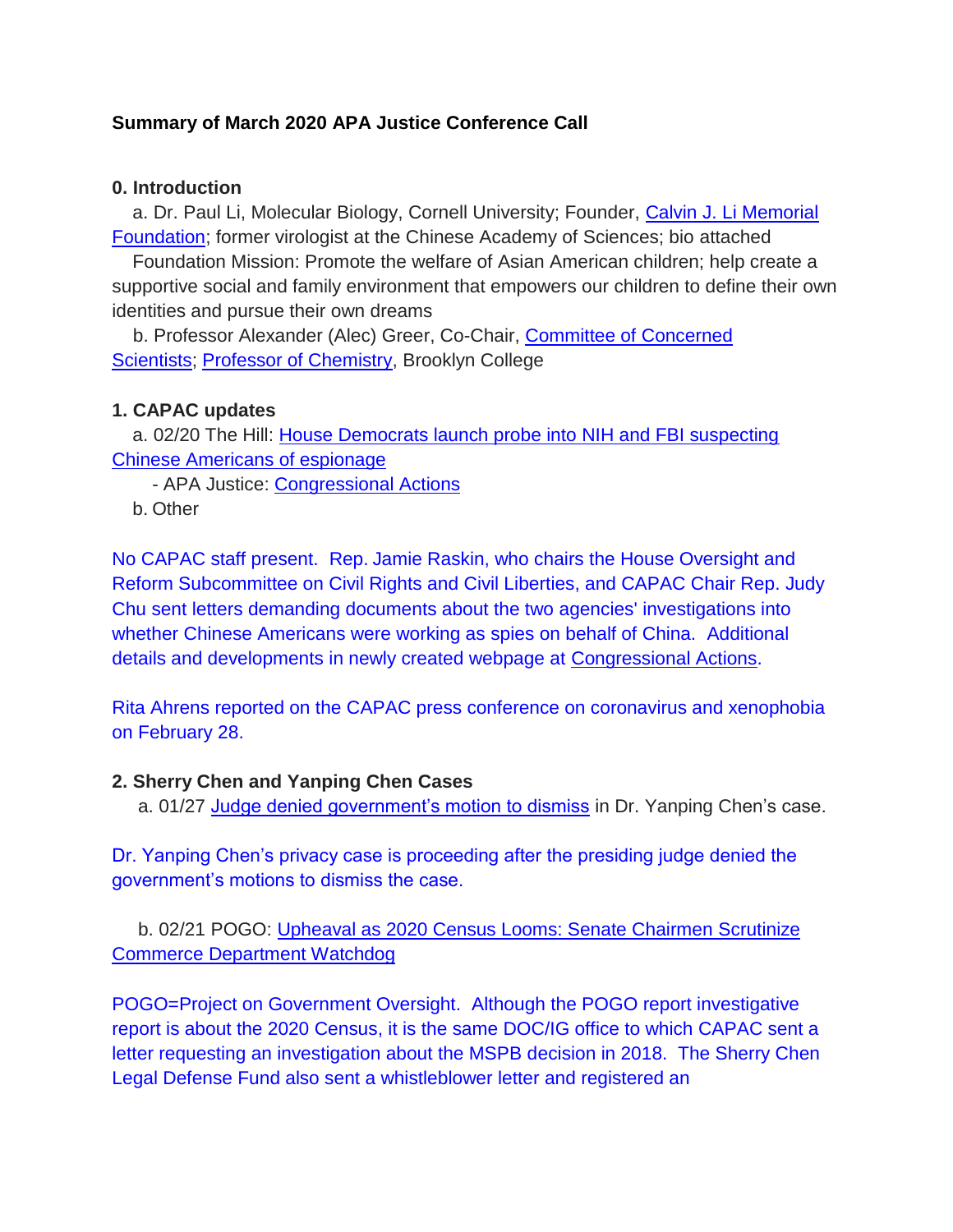investigation. The POGO report is very disturbing because it raises serious questions where these requests stand.

### **3. COVID-19, Politics and Racism – Facts and Fears**

Speakers: John Yang, Paul Li

The new webpage captures 2 main aspects: (a) facts and statistics about the coronavirus virus in China, U.S. and rest of the world, and (b) rising anti-Asian racial attacks that inflict physical, economic and social damage to community and American society.

John reported on multiple incidents across the nation including physical and verbal attacks in Chinatowns, taxi drivers refusing passengers in New York, bullying in campuses, business downturns in Houston, and various activities that grew out of fear and hate toward coronavirus. While it is a continuation of the stigma as "perpetual foreigners," it is also a teaching. AAJC has a webpage for the community and the public to report hate stories at [https://www.standagainsthatred.org/.](https://www.standagainsthatred.org/)

Paul covered these main points:

1) beware of the myth and hidden language behind "asymptomatic transmission": even you are healthy, you are still a danger. Asymptomatic transmission is not supported by science or clinical evidence, and most of all, not an important driver of the spread of the virus.

2) beware of conspiracy theories of any stripe. No matter where the virus might have first emerged, our common enemy is the virus, not any country or any people.

3) the expansion of definition of espionage could be the key issue behind racial profiling and prosecutions of some CA scientists. Overzealous national security considerations may be impinging on the academic freedom of CA scientists.

Haipei reported on a letter of strong support and solidarity from the Jewish American community. This is a link to the letter issued by the Jewish Council of Public Affairs on February 21: [A Letter of Support to Our Friends in the Chinese American and Chinese](http://bit.ly/2vXwFjA)  **[Communities](http://bit.ly/2vXwFjA)** 

There is a new webpage on [Coronavirus](https://www.apajustice.org/coronavirus.html) in the APA Justice website that includes links to China CDC, US CDC and WHO; online data on COVID-19 and daily projected total deaths and Wuhan hospital capacity and use; comprehensive analyses by China CDC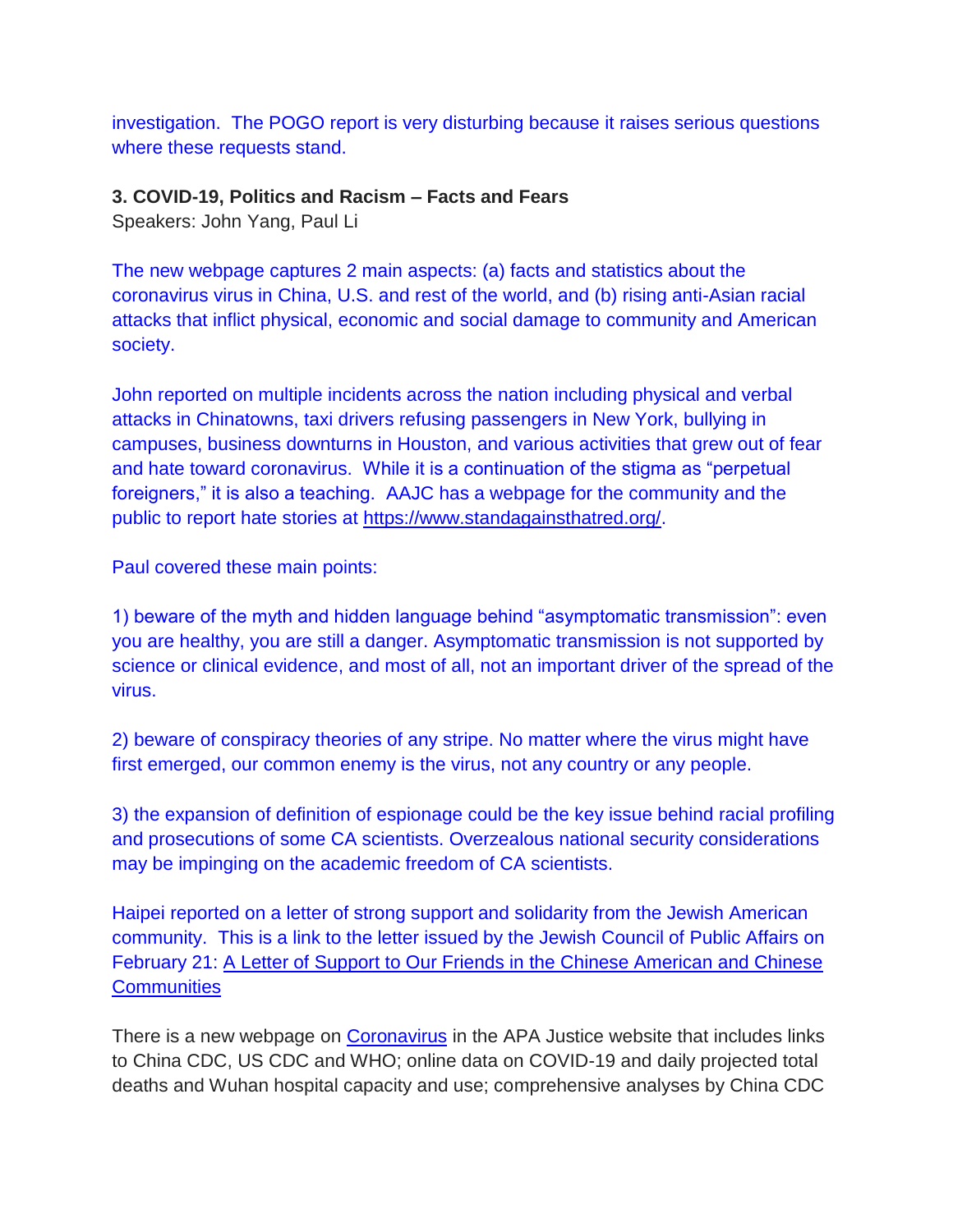and Nobel Laureate Professor Michael Levitt; community webinars and statements; media and related links such as:

a. 02/23 KOIN: [Chinese-American community leader shares concern on coronavirus](http://bit.ly/32CesV3)

b. 02/21 CNN: [What's spreading faster than coronavirus in the US? Racist assaults](https://cnn.it/2V8Kc2c)  [and ignorant attacks against Asians](https://cnn.it/2V8Kc2c)

c. 02/19 Science: [Scientists 'strongly condemn' rumors and conspiracy theories](http://bit.ly/2T0zecn)  [about origin of coronavirus outbreak](http://bit.ly/2T0zecn)

d. 02/19 OCA: [OCA Urges Proactive Measures by Schools to End Bullying Due to](http://bit.ly/2uS8gMb)  **[Coronavirus](http://bit.ly/2uS8gMb)** 

e. 02/18 South China Morning Post: [Science vs politics: did the US overreact to the](http://bit.ly/3246aox)  [coronavirus outbreak in China?](http://bit.ly/3246aox)

f. 02/18 CNN: [Fact-checking Tom Cotton's claims about the coronavirus](https://cnn.it/37KXJQ6)

g. 02/17 USA Today: [Top disease official: Risk of coronavirus in USA is 'minuscule';](http://bit.ly/2SZXQBU)  [skip mask and wash hands](http://bit.ly/2SZXQBU)

h. 02/14 Washington Post: [The coronavirus and the long history of using diseases to](https://wapo.st/39NHFyu)  [justify xenophobia](https://wapo.st/39NHFyu)

i. 02/05 Washington Post Opinion: The coronavirus reawakens old racist tropes [against Chinese people](https://wapo.st/2vegVYZ)

# **4. Racial Profiling/Targeting updates**

a. High-level Discussion of OCA Paper "Collaborations to Prevent 'Researching While Asian' from Going Viral."

- Speaker: Rita Pin Ahrens, Executive Director, OCA - Asian Pacific American **Advocates** 

OCA - Asian Pacific American Advocates recommends a holistic framework for balancing the concerns of the U.S. government to protect American intellectual property and national security interests with the concerns of the American public about racial profiling of researchers with Asian heritage, especially those who are of Chinese descent. In this paper to appear in the Harvard Asian American Policy Review, the authors highlight the factors that contribute to the "Researching While Asian" issue and make recommendations for improved collaboration between the federal government, research institutions, and community organizations to reduce false positive arrests and address community concerns about racial profiling. Rita also reported on the alarming disparate statistics about security clearances in the Bloomberg report: [Mistrust and the](https://bloom.bg/2PAKaff)  [Hunt for Spies Among Chinese Americans.](https://bloom.bg/2PAKaff) Rita regrets that an embargoed copy could not be secured for the call.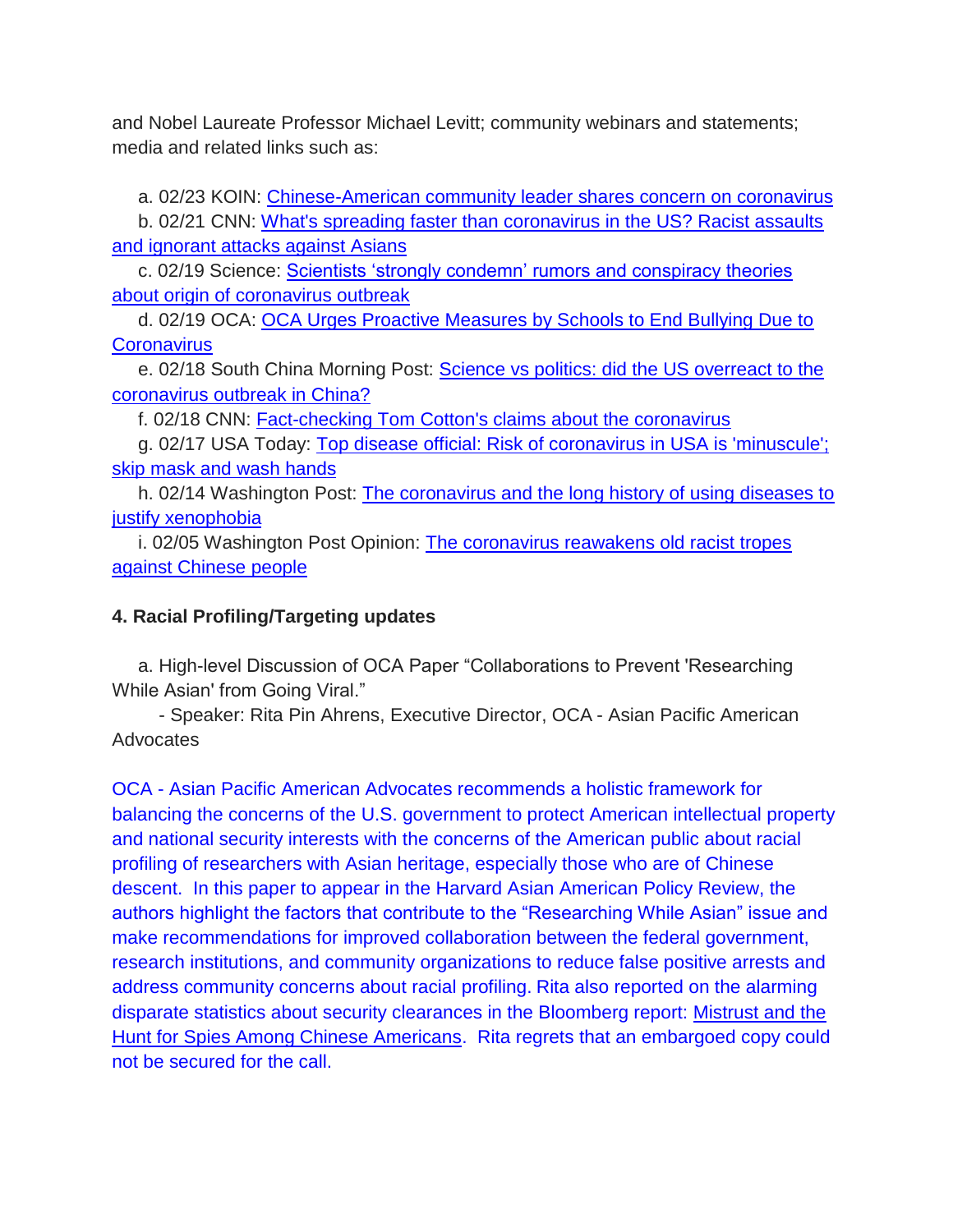b. Racial Profiling and The New Red Scare Speakers: Frank Wu, Alec Greer

Professor Steven Pei laid out the latest landscape on racial profiling in the February conference call. Frank and Alec continued the discussion from their perspectives.

Frank continues to be a spokesperson on the topic including his comments in Law360 which is attached. Frank was in a recent event where NIH official Michael Lauer was present. Lauer does not believe race is an issue with the NIH investigations and is not sympathetic to expressed concerns. Frank reported on the continuing progress on setting up the legal assistance pilot project with the Asian American Justice Center and developments as the scope of racial bias expands such as efforts to striping naturalized persons of citizenship, in addition to double and shifting standards.

Alec reported that the Committee of Concerned Scientists (CCS) is an organization committed to helping individuals (doctors, scientists, and engineers) around the world whose human rights have been abused. CCS has worked in behalf of individuals, including Wen Ho Lee, Sherry Chen, Franklin Tao, and Xiaoxing Xi. Related to the profiling issue, CCS recently posted a letter on our website "Should the United States Hide Its Cancer Research from China?" CCS fully agrees with Jeremy's suggestion that the word "cancer" could be replaced by "coronavirus" or "COVID-19" and would still apply. The CCS annual meeting was scheduled for April 19 in New York when Professor Xi and Jeremy were scheduled to speak. However, the meeting was cancelled after the call due to coronavirus concerns.

- 02/25 Bloomberg: [Calpers Top Money Man Is Swept Up in Chinese Espionage](https://bloom.bg/2TjrgLL)  [Fears](https://bloom.bg/2TjrgLL)

- 02/21 Law360: [Congress Probes Civil Rights Issues In China](http://bit.ly/2wxivFU)  [Investigations](http://bit.ly/2wxivFU) (attached)

- 02/20 USA Today Opinion: On coronavirus, America and China must [demonstrate global leadership and join together](http://bit.ly/38LaVFV)

- 02/19 South China Morning Post: US sets sights on Harvard professor and [universities over Chinese funding amid heightened fear of IP leaks](http://bit.ly/328VXap)

- 02/19 NPR (WBUR): [As FBI Tackles Chinese Espionage, Some Fear A New Red](https://wbur.fm/38JcOTJ)  [Scare](https://wbur.fm/38JcOTJ) (also audio 47:21)

- 02/18 In-depth News: [Incredible Obsession With China's Supposed Malevolence](http://bit.ly/32aAq0W)

- 02/13 NPR: [U.S. Response To China's Talent Plan Is Described As Heavy-](https://n.pr/2V0nuta)

**[Handed](https://n.pr/2V0nuta)** 

- 02/12 Bloomberg: [The U.S. Government's China Crackdown Comes to Harvard](https://bloom.bg/320TsH8)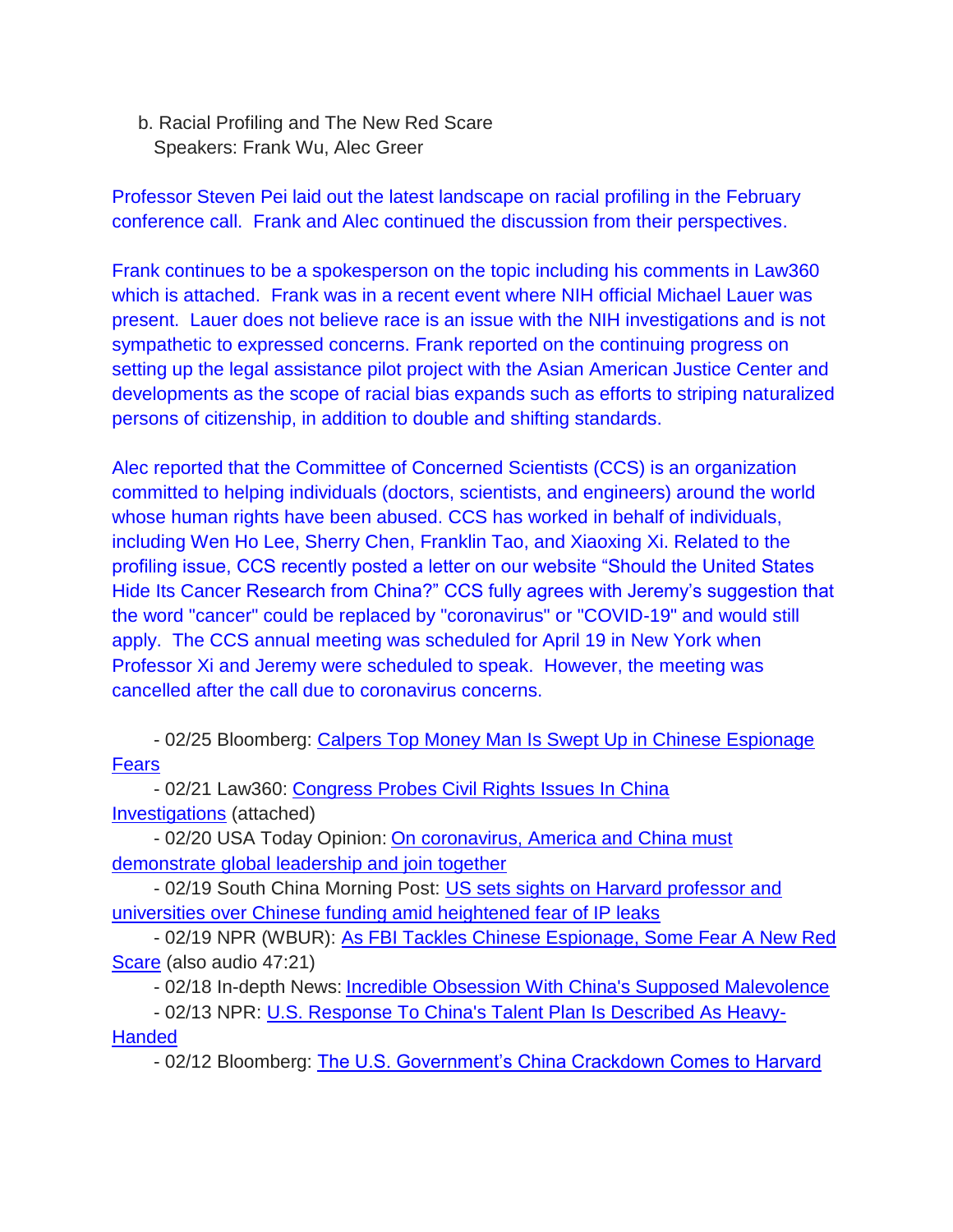- 02/06 Biophysical Society: [Science and Research in the Global Political](http://bit.ly/2v6CATh)  [Landscape: The US and China](http://bit.ly/2v6CATh)

- 09/10/2019 Committee of Concerned Scientists: [Should the United States Hide](http://bit.ly/2lL06jC)  [Its Cancer Research from China?](http://bit.ly/2lL06jC)

 c. 02/26 MWELA luncheon seminar: [Effective Techniques for Litigating EEO Cases](http://bit.ly/2SZh0sX)  [Against Intelligence Agencies](http://bit.ly/2SZh0sX)

Julie submitted this report about a luncheon seminar by the Metropolitan Washington Employment Lawyers Association.

## **5. Update on Draft Pilot Project Proposal – Frank Wu**

## See above.

# **6. 2020 Census**

Everyone should complete the 2020 Census that will impact our political representation and share of federal funding for the next decade. Although Census Day is April 1, John reminded us that we should expect census forms beginning around the middle of March.

a. Census Day April 1 is less than one month away

b. 02/14 New York Times: [Why the Fastest Growing Population in America Is The](https://nyti.ms/2V4gXO3)  [Least Likely to Fill Out the Census](https://nyti.ms/2V4gXO3)

# **7. Catch-up on all developments: www.apajustice.org**

a. [Congressional Actions.](https://www.apajustice.org/congressional-actions.html) Probe launched by Reps. Raskin and Chu

b. [Know Your Rights.](https://www.apajustice.org/know-your-rights.html) What do you do if the FBI or police contact you for questioning?

c. [Coronavirus.](https://www.apajustice.org/coronavirus.html) Facts, statistics, analyses, links and related information on COVID-19

d. [Racial Profiling.](https://www.apajustice.org/racial-profiling.html) Dr. Wen Ho Lee and the DOE Task Force Against Racial Profiling

e. [Books and Reports.](http://bit.ly/32pulOu) By Mara Hvistendahl, Mike German, Harvey Silverglate, Wen Ho Lee and Helen Zia, Department of Energy Task Force Against Racial Profiling Final Report

# **8. Upcoming Events**

a. 03/04 Sakharov Prize presentation to Professor Xiaoxing Xi, "Communicating Science to the Public," Forum on Physics & Society session, American Physical Society, Denver, CO [cancelled]